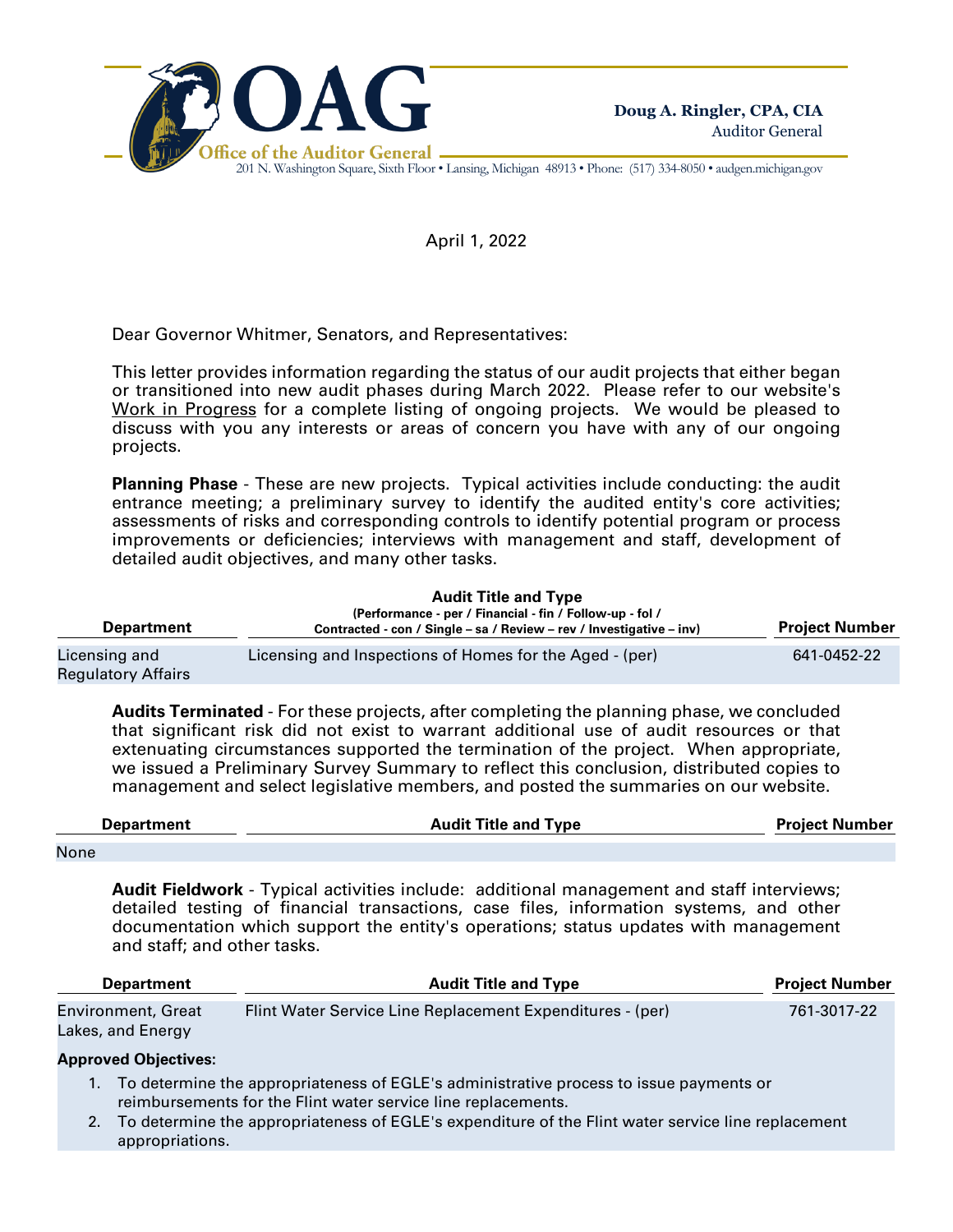| <b>Department</b>                        | <b>Audit Title and Type</b>                                                                                                                                              | <b>Project Number</b> |
|------------------------------------------|--------------------------------------------------------------------------------------------------------------------------------------------------------------------------|-----------------------|
| Technology,<br>Management,<br>and Budget | Michigan Public School Employees' Retirement System Schedules of<br>Employer Pension and OPEB Allocations and Schedule of Collective<br>Pension and OPEB Amounts - (rev) | 071-0164-22           |
| Annroved Ohiectives:                     |                                                                                                                                                                          |                       |

## **Approved Objectives:**

- 1. To express an opinion on whether the entity's financial statements are fairly presented in conformity with accounting principles generally accepted in the United States of America.
- 2. To issue a report on internal control over financial reporting and on compliance and other matters in accordance with generally accepted government auditing standards.

| <b>Department</b>                        | <b>Audit Title and Type</b>                                                                                                                                             | <b>Project Number</b> |
|------------------------------------------|-------------------------------------------------------------------------------------------------------------------------------------------------------------------------|-----------------------|
| Technology,<br>Management,<br>and Budget | Michigan State Employees' Retirement System Schedules of<br><b>Employer Pension and OPEB Allocations and Schedule of Collective</b><br>Pension and OPEB Amounts - (rev) | 071-0165-22           |

#### **Approved Objectives:**

- 1. To express an opinion on whether the entity's financial statements are fairly presented in conformity with accounting principles generally accepted in the United States of America.
- 2. To issue a report on internal control over financial reporting and on compliance and other matters in accordance with generally accepted government auditing standards.

Please note that some projects, particularly financial audits and follow-up reports, operate from pre-established audit objectives and, therefore, move directly to the audit fieldwork stage.

**Report Preparation** - Typical activities include: preparing the draft audit report, discussion of draft findings with the audited entity, receipt of the entity's preliminary responses to findings, and other tasks.

| <b>Department</b>                        | <b>Audit Title and Type</b>                                                                                                                                                          | <b>Project Number</b> | <b>Estimated Audit</b><br><b>Release Date</b> |
|------------------------------------------|--------------------------------------------------------------------------------------------------------------------------------------------------------------------------------------|-----------------------|-----------------------------------------------|
| Technology,<br>Management,<br>and Budget | State of Michigan Annual Comprehensive Financial<br>Report - Opinion on Financial Statements and<br>Internal Control Report, for the Fiscal Year Ended<br>September 30, 2021 - (fin) | 071-0010-22           | April 2022                                    |

**Number of**

## **Audits Released**

|                                                                           |                                                                                                                |                          |                         | <b>INUITIDEL OF</b>                  |                                 |
|---------------------------------------------------------------------------|----------------------------------------------------------------------------------------------------------------|--------------------------|-------------------------|--------------------------------------|---------------------------------|
| <b>Department</b>                                                         | <b>Audit Title and Type</b>                                                                                    | Project<br><b>Number</b> | Date<br><b>Released</b> | <b>Material</b><br><b>Weaknesses</b> | Reportable<br><b>Conditions</b> |
| <b>State</b>                                                              | Bureau of Elections - (per)                                                                                    | 231-0235-21              | 03/04/2022              |                                      | 3                               |
| <b>Health and Human</b><br>Services                                       | <b>Medicaid and Children's Health</b><br>Insurance Program Client<br>Eligibility Determinations - (per)        | 391-0710-19              | 03/11/2022              | 3                                    | 10                              |
| <b>Health and Human</b><br>Services                                       | <b>Medicaid Non-Emergency</b><br><b>Medical Transportation Services</b><br>$-(per)$                            | 391-0715-20              | 03/16/2022              | 2                                    | $\mathfrak{p}$                  |
| Labor and Economic<br>Opportunity and<br>Unemployment<br>Insurance Agency | Personnel Management<br><b>Processes During COVID-19</b><br>Pandemic, Unemployment<br>Insurance Agency - (per) | 186-0310-21              | 03/18/2022              | 4                                    | 2                               |